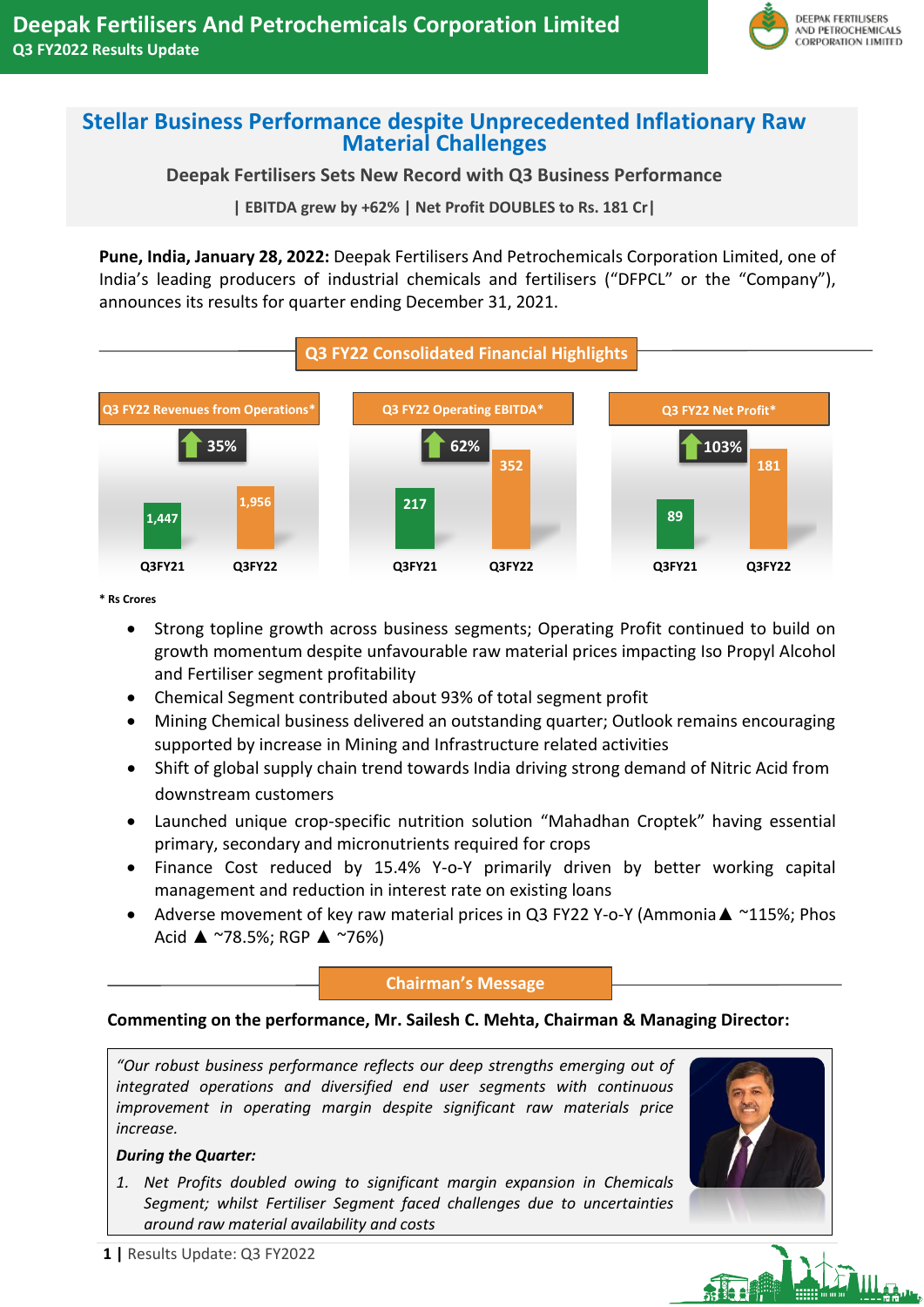

*2. We continued to work closely with our Mining Chemicals customers to demonstrate technical capability and value benefits. Furthermore, we are leveraging advanced technologies like Drones & AI-based blast modelling to improve productivity in the mines and infrastructure projects*

#### *Going Forward:*

*Market leadership in key product segments and strong demand outlook to strengthen business growth and profitability*

- *1. Mining Chemicals: With the positive outlook for the mining, infrastructure and power sector, the Company is expected to benefit from the increased TAN demand, a trend that is likely to sustain*
- *2. Pharma / Speciality Chemicals: Shift of global supply chain trend towards India to continue to drive strong demand of Nitric Acid from downstream customers*
- *3. Fertilisers: We are focussing on a crop-specific product portfolio which shall provide value to farmers by enhancing product quality, increase in yield and thus more income to farmers*

*Furthermore, the new Ammonia Project at Taloja (Maharashtra) and the TAN Plant at Gopalpur (Odisha) are making strong progress on the ground and are on track."*

#### **Chemicals Review**

- Q3 FY22 Revenues increased by 49% to Rs. 1,182 Cr in Chemical segment comprising Mining Chemicals and Pharma / Speciality Chemicals. Segment Profit increased from Rs. 173 Cr in Q3FY21 to Rs. 319 Cr in Q3 FY22 (an increase of 84% Y-o-Y)
- **Mining Chemicals:** 
	- o In Q3 FY22, TAN Business achieved a capacity utilization of 110%
	- o Despite adverse impact of increasing Ammonia and Commodity costs, margins in all product segments (i.e. HDAN, AN Melt and LDAN) improved as supported by robust demand, sales volume growth (24% YoY & 31% QoQ) and improved product mix
- **Pharma / Speciality Chemicals:** 
	- o Despite significant increase in Ammonia Prices, Nitric Acid demonstrated improvement in both volumes (6%) and margins backed by the improved demand from the downstream industries
	- o Production at Dahej WNA Plant suffered due to technical issue which has been resolved and resumed normal operations in Dec 2021. Despite this, the overall revenue and margins were maintained
	- $\circ$  IPA demand remained subdued, significant increase in price of RGP (76%) impacted margins

**Fertilisers Review**

- o Q3 FY22 Revenues grew by 19.1% to Rs. 769 Cr with segment profit of Rs. 28.5 Cr
- o Fertiliser segment profitability was impacted due to unfavorable movement of key RM Prices Yo-Y (Ammonia▲ ~115%; Phos Acid ▲ ~78.5%)
- $\circ$  Uncertainties of raw material availability impacted the NP and NPK volumes in Q3
- o For the first time in India, the Company, launched 'Mahadhan Croptek', a Crop Specific Nutrient which provide balance and Complete crop nutrient to crops

**Strategic Outlook**

- Shift of global supply chain trend towards India to continue to drive strong demand of Nitric Acid from downstream customers
- Demand for explosives are expected to increase with the positive outlook for infrastructure, power and mining sectors